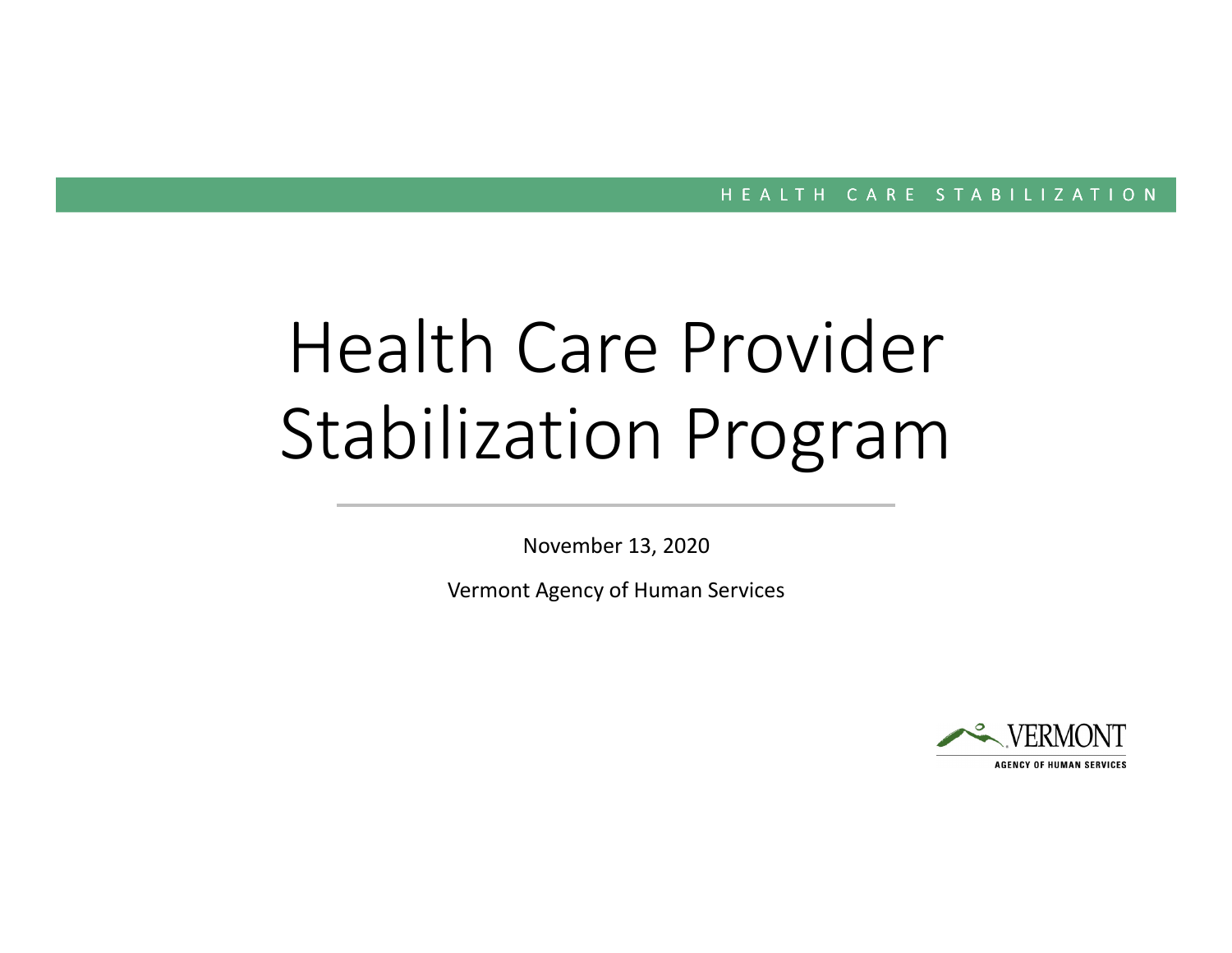## Vermont has a goal of health care system financial stability

- $\bullet$  The priority is to preserve Vermonters' access to health care services during and after the COVID-19 emergency
	- Buffering providers from financial instability as a result of COVID-19•
	- •Identifying and assisting providers in financial distress
- $\bullet$  A broad array of health care and human service providers are eligible for the program spanning self-employed practitioners to peer services providers to hospitals.

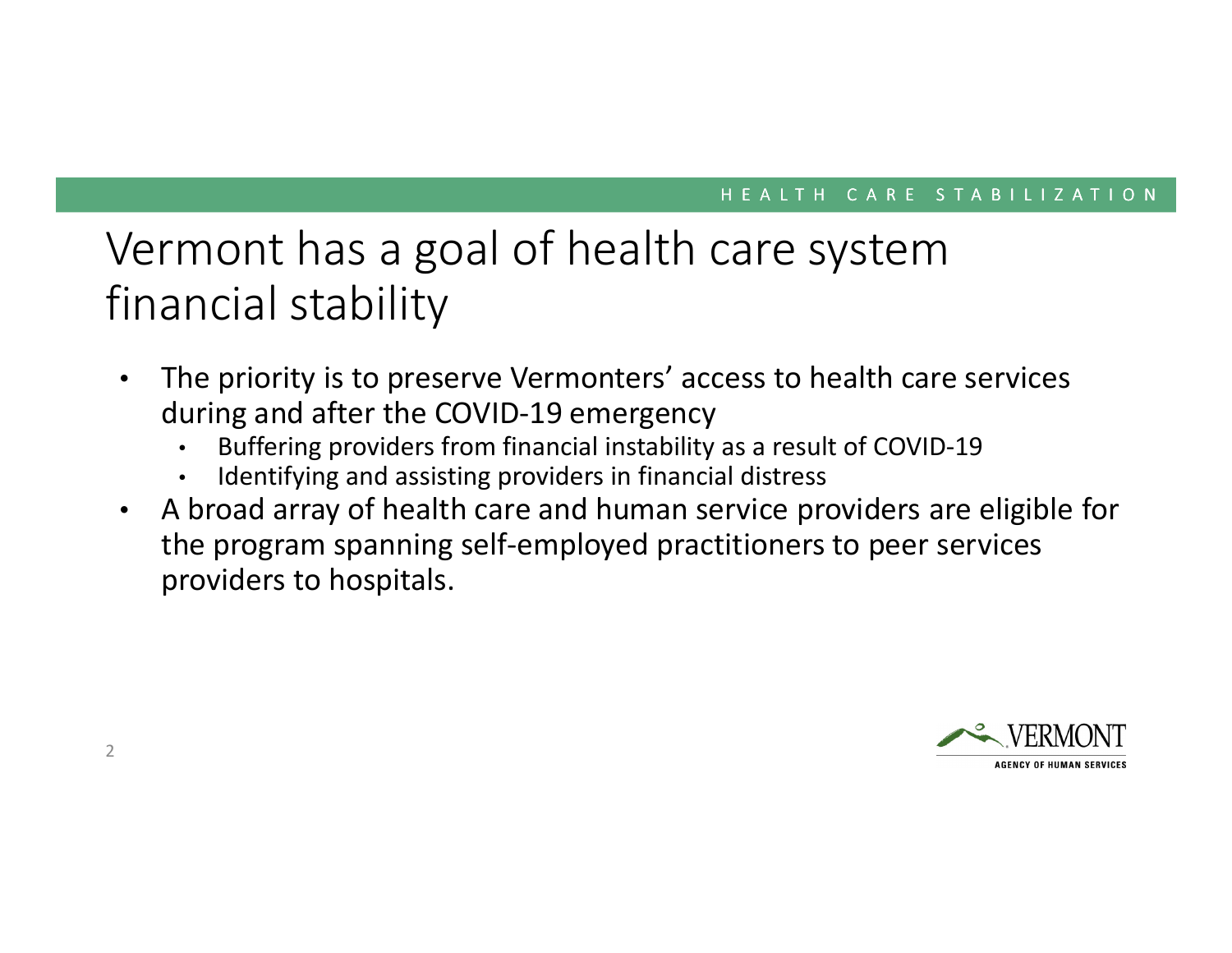### Appropriation History – total for HC Stabilization = \$157M

|                                                        | \$275,000,000 Act 136 |                                             |  |  |  |
|--------------------------------------------------------|-----------------------|---------------------------------------------|--|--|--|
|                                                        |                       | \$ (27,500,000) Adjusted by Act 154         |  |  |  |
| \$247,500,000 Act 154                                  |                       |                                             |  |  |  |
| \$                                                     | 3,000,000 testing     |                                             |  |  |  |
| \$                                                     |                       | 2,000,000 ems workforce stabilization       |  |  |  |
| \$                                                     | 3,000,000 DAs/SSAs    |                                             |  |  |  |
| \$                                                     |                       | 750,000 VDH Disparities                     |  |  |  |
| \$                                                     |                       | 100,000 aoa dashboard                       |  |  |  |
| \$238,650,000                                          |                       |                                             |  |  |  |
|                                                        |                       | \$ (81,642,818) JFC reallocation - 11/5/20  |  |  |  |
| Ś                                                      |                       | 3,500,000 additional testing on JFC 11/5/20 |  |  |  |
|                                                        |                       |                                             |  |  |  |
| \$157,007,182 adjusted available for HCP Stabilization |                       |                                             |  |  |  |

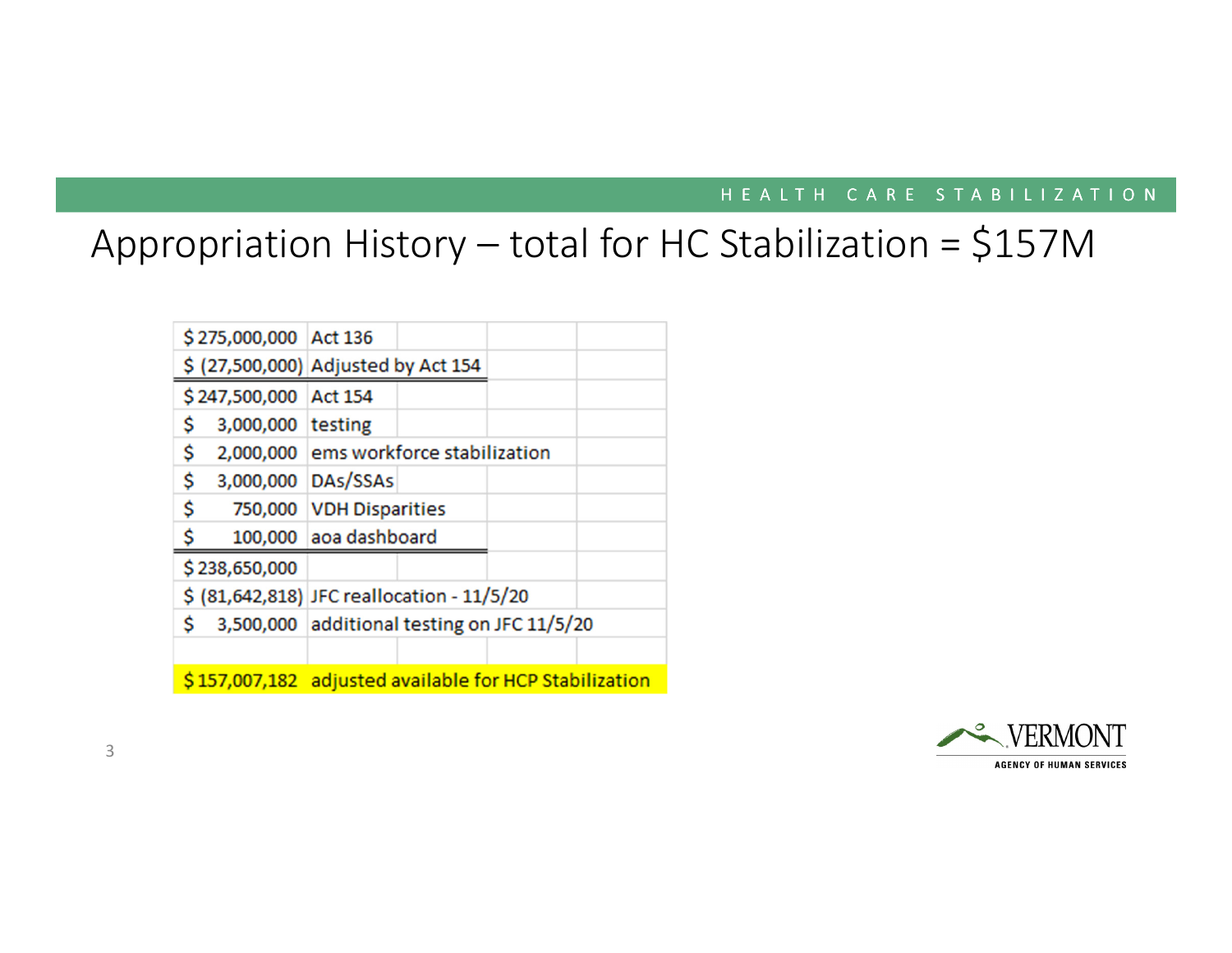## AHS administered two application cycles

- • Cycle I:
	- •Application opened on July 17 and deadline was August 15 - for the time period March 1, 2020 – June 15, 2020
	- •351 applications received, 78% of these had not received prior relief
	- $\bullet$  \$87,007,181.66 in awards
		- •\$85,118,535.21 issued by AHS via Salesforce application and VISION to 190 providers
		- \$1,888,646.51 issued by ACCD through the Economic Recovery program and reimbursed by AHS •
			- •Based upon North American Industry Classification System (NAICS) codes
	- Legislative Report on Cycle 1 https://legislature.vermont.gov/assets/Legislative-Reports/H.965\_Health-Care-<br>Provider-Stabilization-Grant-Program\_Progress-Report-20-October-2020\_FINAL.pdf •
- • Cycle II:
	- • Application opened on October 19 and deadline was November 6, 2020 - for the time period March 1, 2020 – September 15, 2020
	- Eligibility period aligns with FEMA deadlines•
	- •236 applications received
	- Application review is underway•
	- Anticipate issuing awards over next several weeks, depends on application completeness•
- •"Cycle III" – per Act 154, specific to Designated & Specialized Service Agencies pending needs assessment



4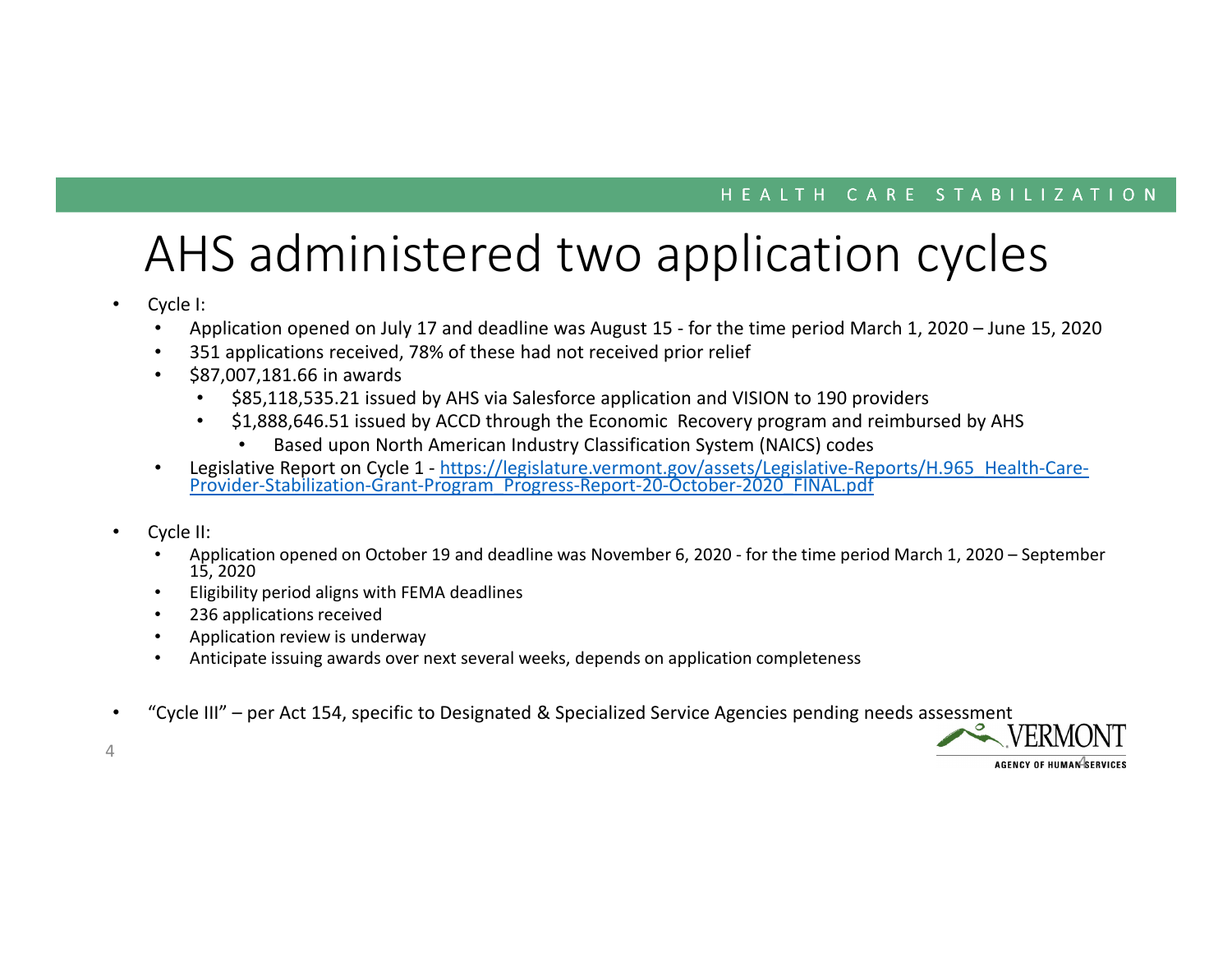### Health Care Provider Stabilization Cycle 1 Award Amounts by Provider Type

| <b>ACCD - Miscellaneous Health Care Providers</b> | 1,888,647  |
|---------------------------------------------------|------------|
| <b>Acupuncturists</b>                             | 248,212    |
| Alcohol and Drug Abuse Counselors                 | 526,945    |
| Ambulance providers                               | 92,601     |
| <b>Ambulatory Surgical Centers</b>                | 755,051    |
| <b>Applied Behavior Analysis</b>                  | 6,770      |
| Chiropractic                                      | 452,447    |
| <b>Dentist</b>                                    | 8,693,873  |
| Designated and Specialized Service Agencies       | 332,978    |
| <b>Dieticians</b>                                 | 9,515      |
| Hospitals                                         | 66,901,947 |
| Naturopathic physicians                           | 26,036     |
| <b>Nursing Homes</b>                              | 1,563,594  |
| <b>Occupational Therapy</b>                       | 899        |
| Optometry                                         | 609,035    |
| Other                                             | 891,861    |
| <b>Peer Support Services</b>                      | 31,164     |
| Pharmacy                                          | 310,495    |
| <b>Physical Therapists</b>                        | 1,088,858  |
| <b>Physicians</b>                                 | 2,373,256  |
| <b>Primary Care Practices</b>                     | 80,717     |
| <b>Psychological Examiners</b>                    | 87,616     |
| <b>Rural Health Clinics</b>                       | 34,666     |
| <b>Grand Total</b>                                | 87,007,182 |

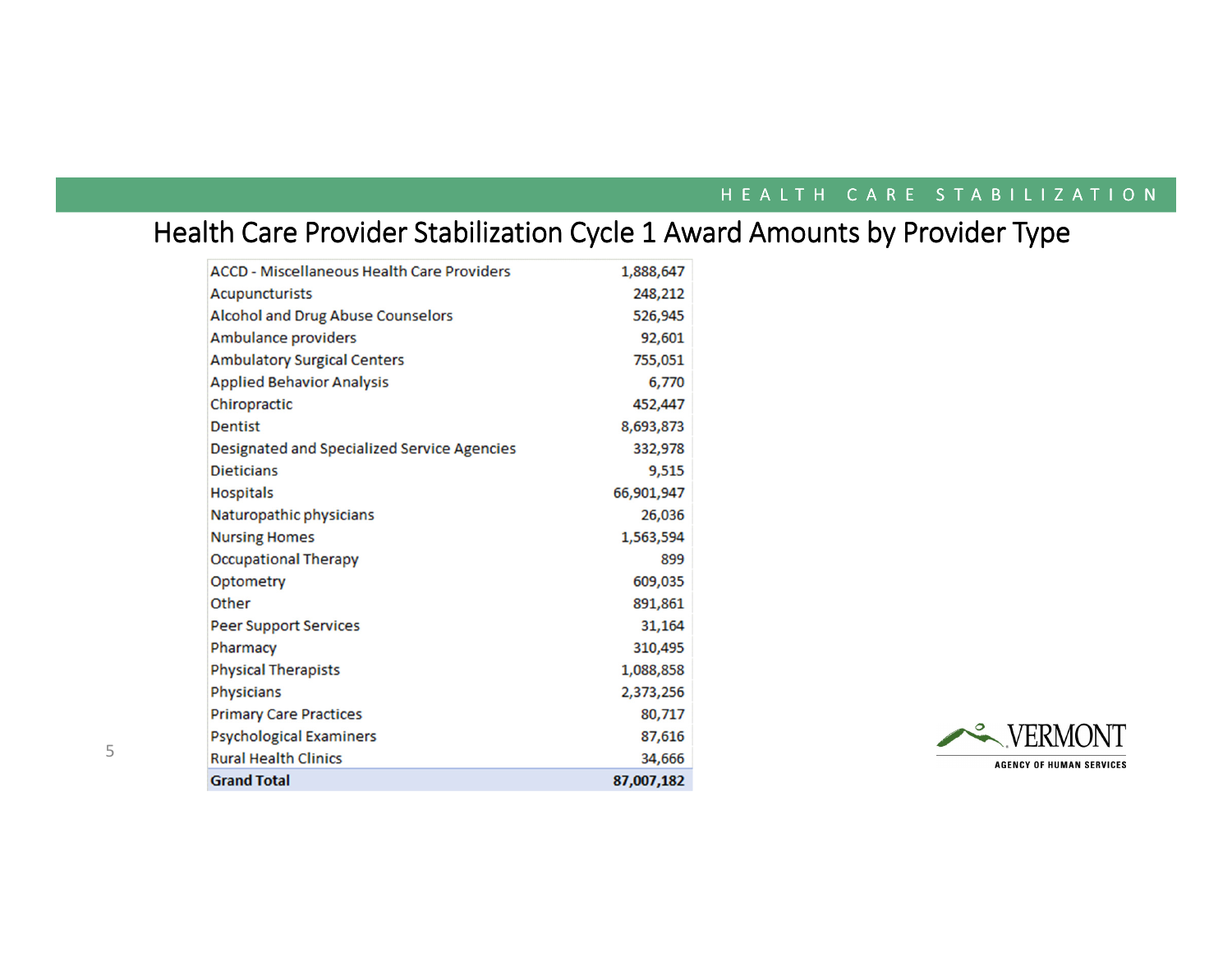### Health Care Provider Stabilization Cycle 1 Award Counts by Provider Type

| <b>Acupuncturists</b>                       | 15  |
|---------------------------------------------|-----|
| Alcohol and Drug Abuse Counselors           | 1   |
| Ambulance providers                         | 4   |
| <b>Ambulatory Surgical Centers</b>          | 2   |
| <b>Applied Behavior Analysis</b>            | 1   |
| Chiropractic                                | 18  |
| <b>Dentist</b>                              | 54  |
| Designated and Specialized Service Agencies | 1   |
| <b>Dieticians</b>                           | 1   |
| <b>Hospitals</b>                            | 7   |
| Naturopathic physicians                     | 4   |
| <b>Nursing Homes</b>                        | 7   |
| <b>Occupational Therapy</b>                 | 1   |
| Optometry                                   | 9   |
| Other                                       | 11  |
| <b>Peer Support Services</b>                | 1   |
| Pharmacy                                    | 1   |
| <b>Physical Therapists</b>                  | 20  |
| Physicians                                  | 23  |
| <b>Primary Care Practices</b>               | 3   |
| <b>Psychological Examiners</b>              | 5   |
| <b>Rural Health Clinics</b>                 | 1   |
| <b>Grand Total</b>                          | 190 |

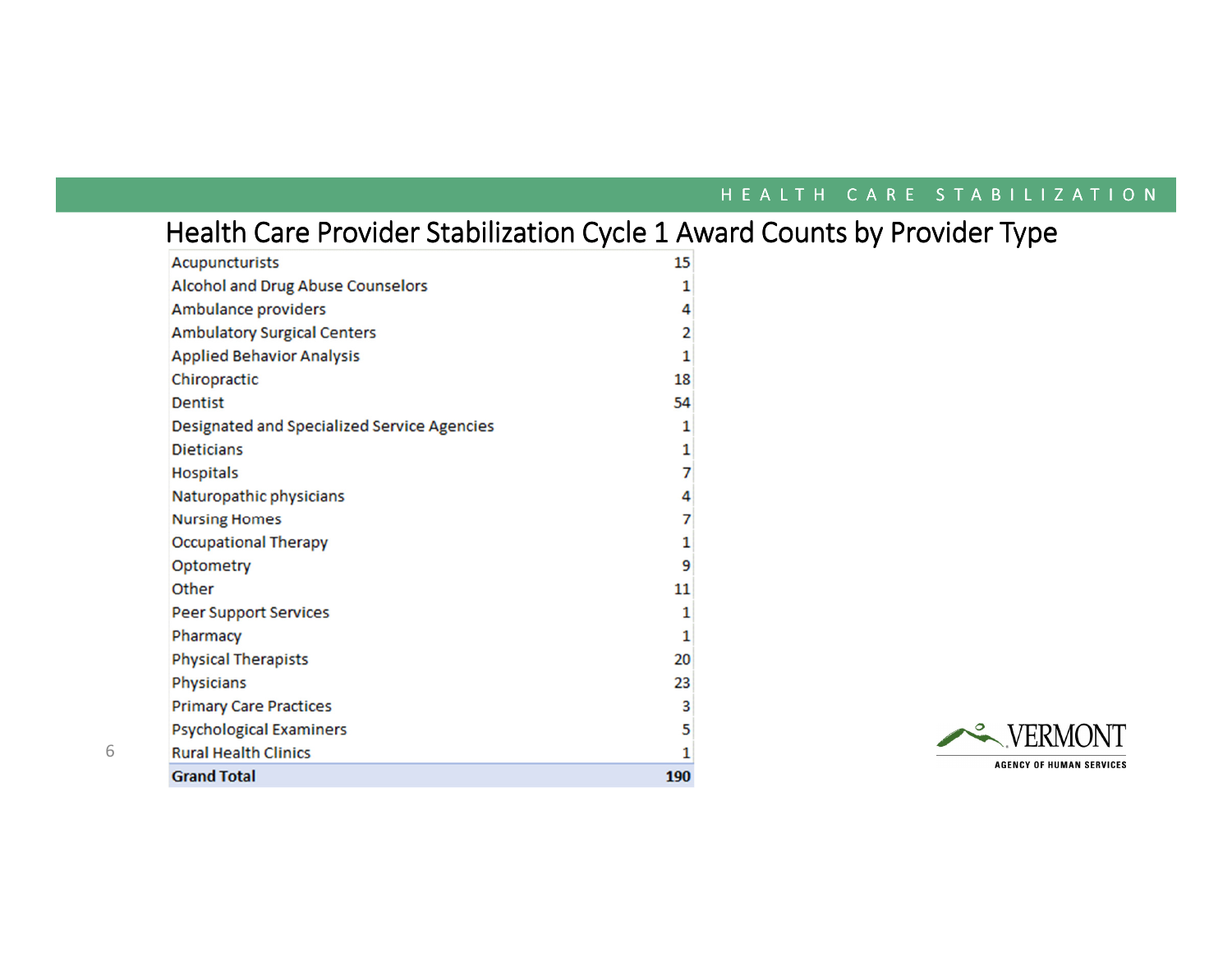### Health Care Provider Stabilization Cycle 1 Hospital Applicants and Awards

| <b>Hospitals Applicants for Cycle I</b>   | <b>Award Amount</b> | <b>Must Continue Participation</b> |
|-------------------------------------------|---------------------|------------------------------------|
| <b>Health Care Provider Stabilization</b> |                     | in Value-Based Payment             |
| <b>Central Vermont Medical Center</b>     | \$7,990,772.37      | $\checkmark$                       |
| <b>Copley Hospital</b>                    | \$0                 |                                    |
| <b>Gifford Memorial Hospital</b>          | \$855,939.41        | $\checkmark$                       |
| Northwestern Medical Center               | \$5,229,322.18      | $\checkmark$                       |
| <b>Porter Medical Center</b>              | \$1,277,904.00      | $\checkmark$                       |
| <b>Rutland Regional Medical Center</b>    | \$13,091,074.59     | $\checkmark$                       |
| Southwestern Vermont Medical              | \$6,457,919.57      | $\checkmark$                       |
| Center                                    |                     |                                    |
| Springfield Hospital                      | \$0                 |                                    |
| University of Vermont Medical             | \$31,999,014.48     | $\checkmark$                       |
| Center                                    |                     |                                    |
| <b>Total Cycle I Hospital Awards</b>      | \$66,901,946.60     |                                    |

**AGENCY OF HUMAN SERVICES**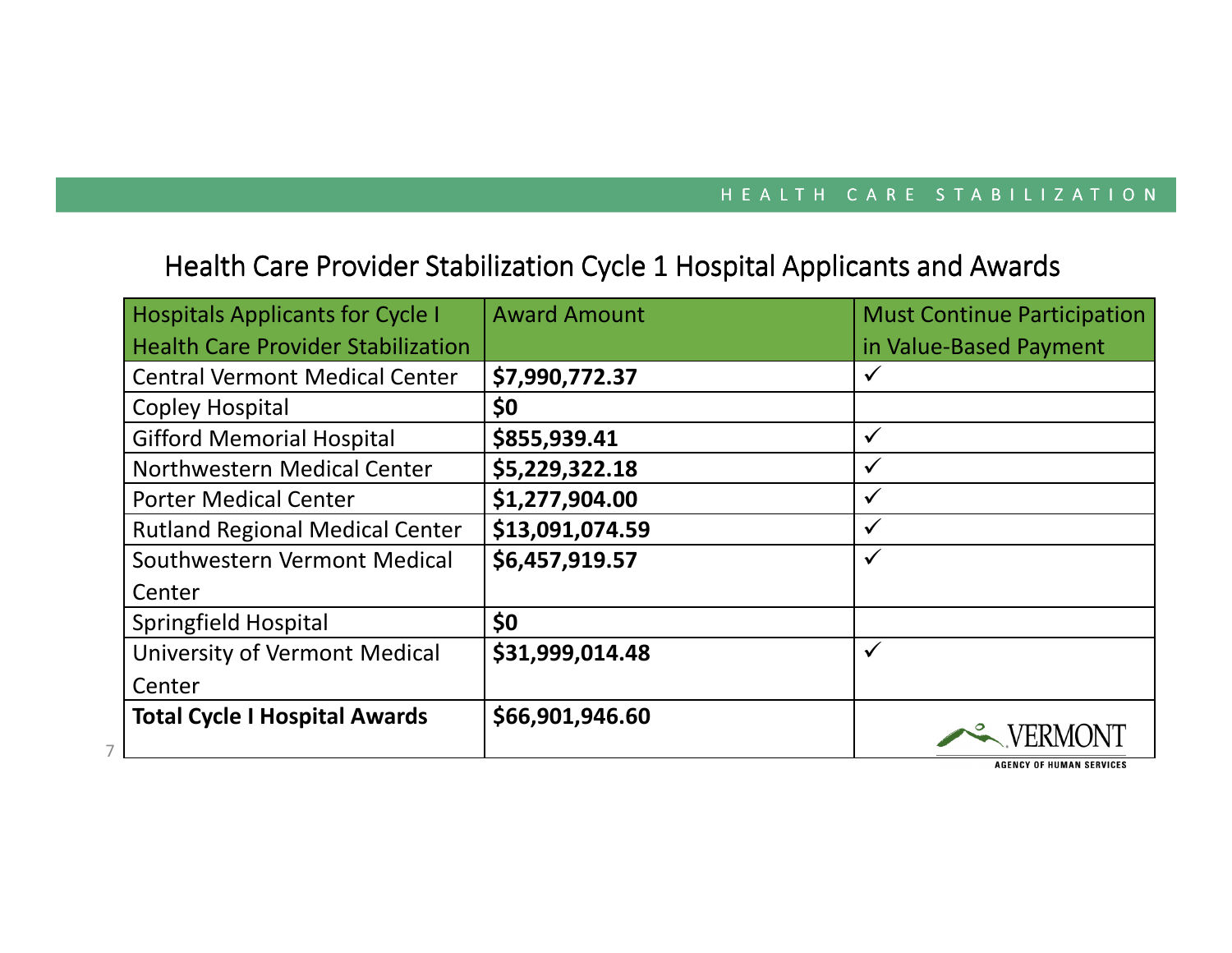## Estimated Underspend

- $\bullet$  The program is estimated to underspend for the following reasons:
	- • Continued federal relief
		- •Health & Human Services – Provider Relief Fund (PRF)
		- $\bullet$ As of November 5 - 1,079 Vermont provider entities received \$197,008,700 in PRF
	- •FEMA
	- •Utilization came back on-line
	- •COVID experience in VT

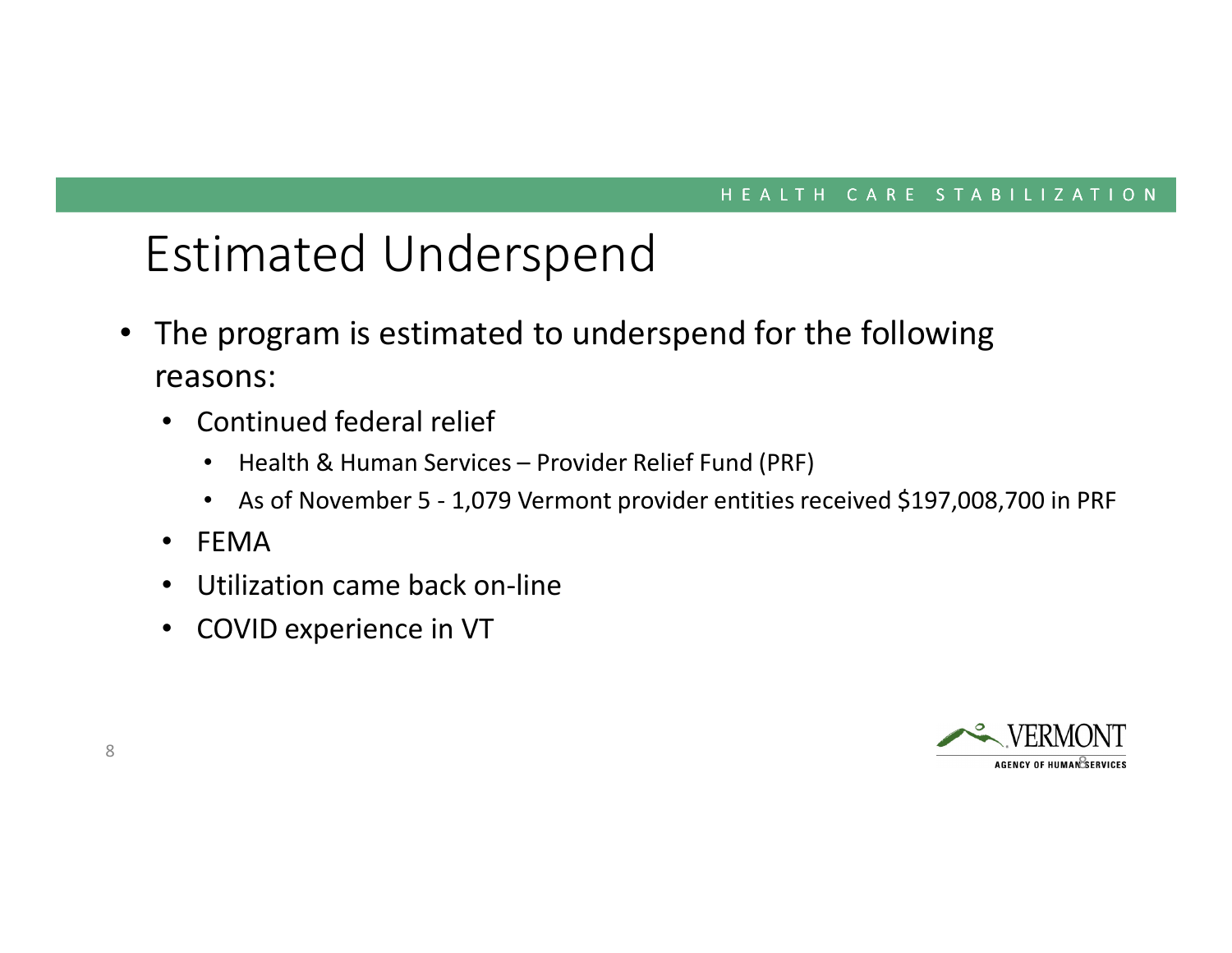### Process

- Online application via Salesforce, similar to other programs across state government
- Needs-based assessment
	- Fiscal impacts of business disruption for Medicaid, Medicare, commercial and private payers lost revenue
	- Increased expenses
	- Mitigating actions to control costs
	- Previous state and federal funding awards and future federal allocations will be considered
	- Designed to prevent funding duplication
- FEMA Funding for Eligible Providers
- Labor intensive review process requires careful review, validation and quality control
- Outreach webinars, online form, 2<sup>nd</sup> cycle call center
- Program details https://dvha.vermont.gov/health-care-provider-stabilization-grantprogram**.**

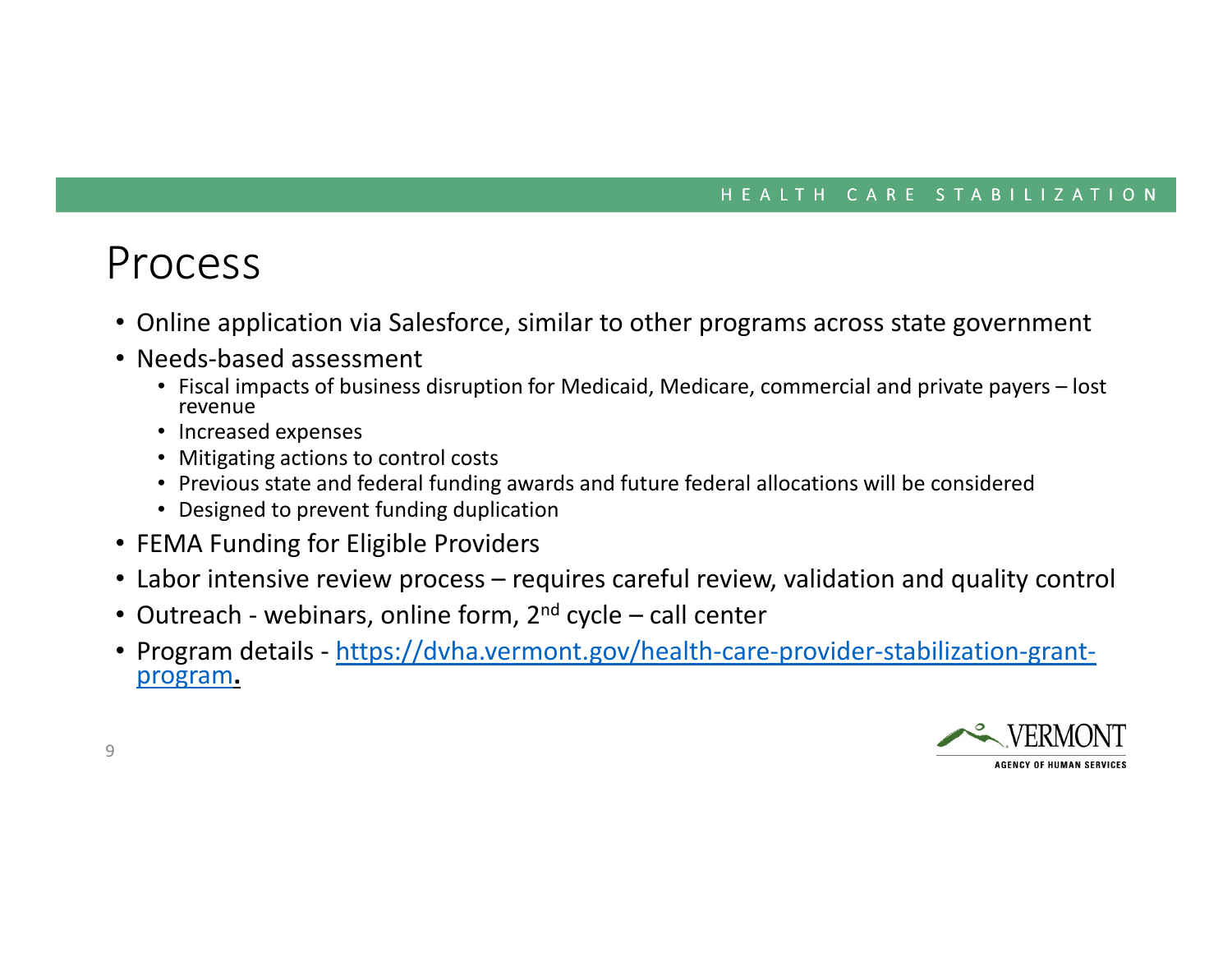### Risk Assessment by State Auditor's Office

- The State Auditor's Office requested information pertaining to the 'criteria and processes used by AHS/DVHA to dispense this money, including:
	- The basis for decisions on the organizations and amounts that are being sent out; and
	- How they are ensuring that the organizations that receive funding did not receive duplicate funding from other Federal/State sources.'

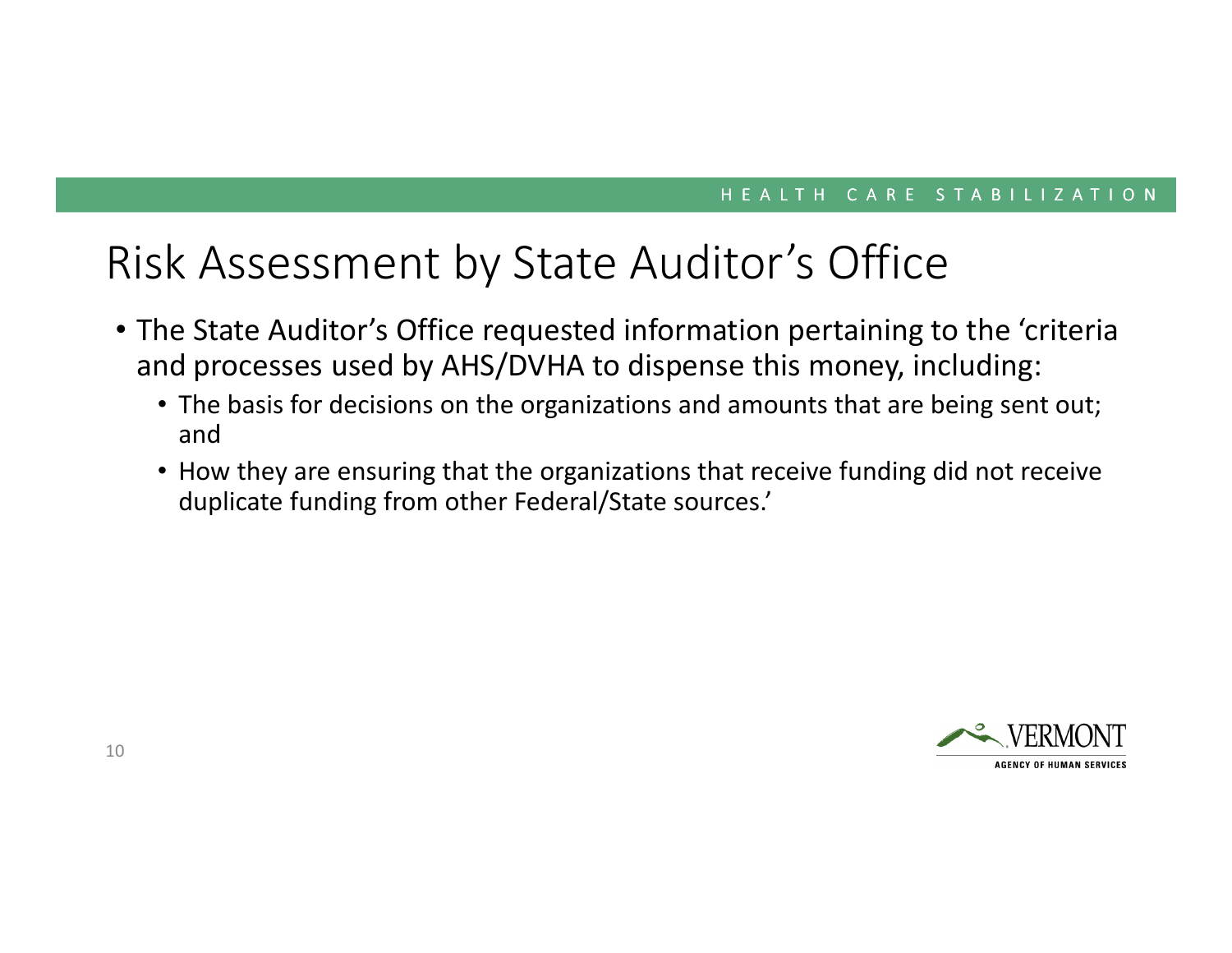## **Reference Slides**



11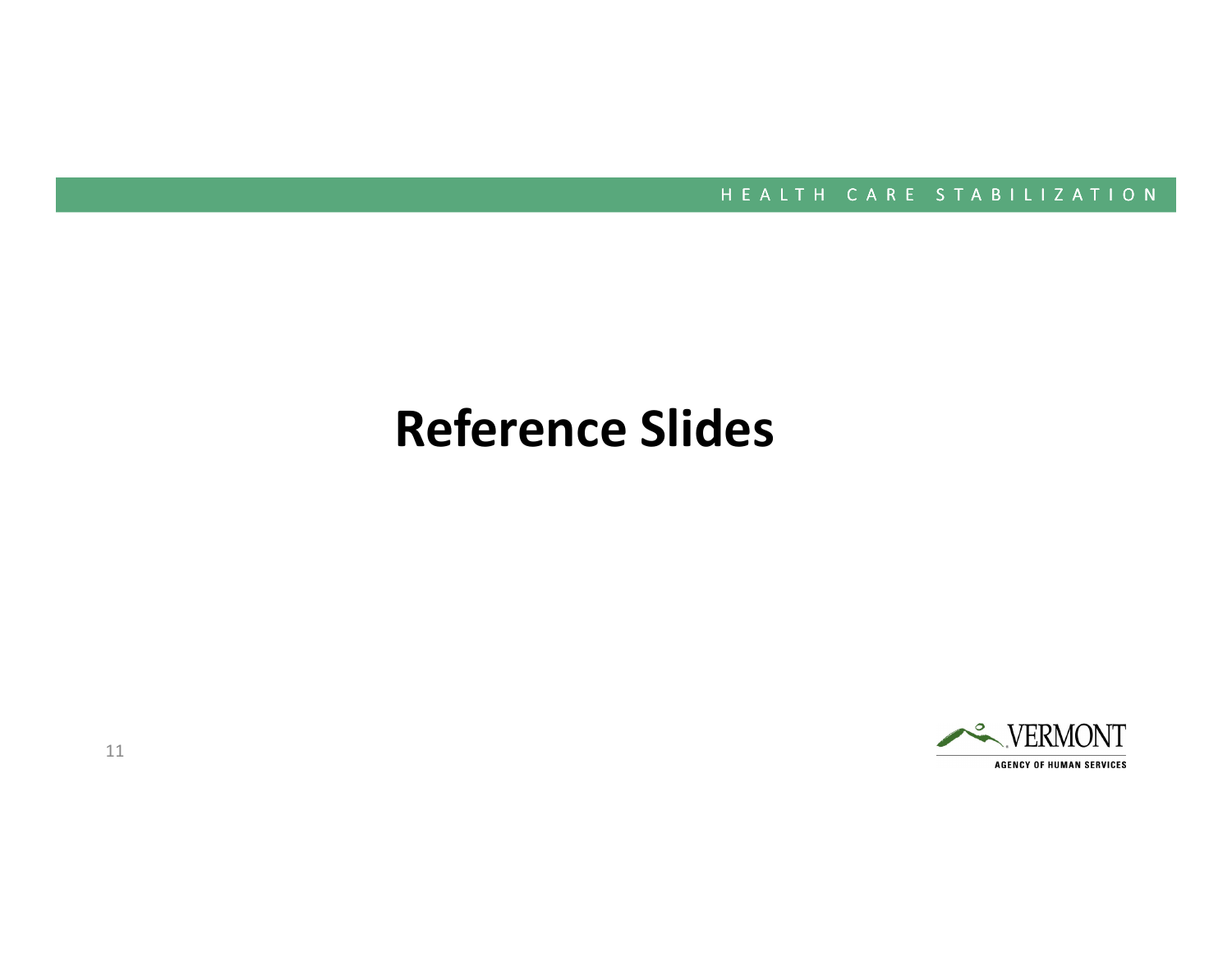#### **Eligible Providers**

- •Hospitals
- •Nursing Homes
- • Designated and Specialized Service Agencies
- • Private non-medical institutions
- •Primary Care Practices
- • Federally Qualified Health **Centers**
- •Rural Health Clinics
- •Home Health/Hospice Agencies
- •Area Agencies on Aging
- •Recovery Centers
- Adult Day Providers
- • Independent Specialist Practices (including licensed mental health clinicians and Applied Behavior Analysis (ABA) providers
- •Ambulance Providers
- •Dental Practices
- • Enhanced Residential Care (ERC) Providers
- •Assistive Community Care Services (ACCS) Providers

### **Eligible OPR Regulated Providers**

- •Acupuncturists
- •Alcohol and Drug Abuse Counselors
- Allied Mental Health
- •Applied Behavior Analysis
- •Athletic Trainers
- •Chiropractic
- •Dental Examiners
- •Dieticians
- •Hearing Aid Dispensers
- •Midwives
- •Naturopathic Physicians
- Nursing
- Nursing Home Administrators
- •Occupational Therapy
- •**Opticians**
- •**Optometry**
- •Osteopathic Physicians
- •Physical Therapists
- •Psychoanalysts
- •Psychological Examiners
- •Radiologic Technology
- •Respiratory Care Practitioners
- •Social Workers
- •Speech-Language Pathologist

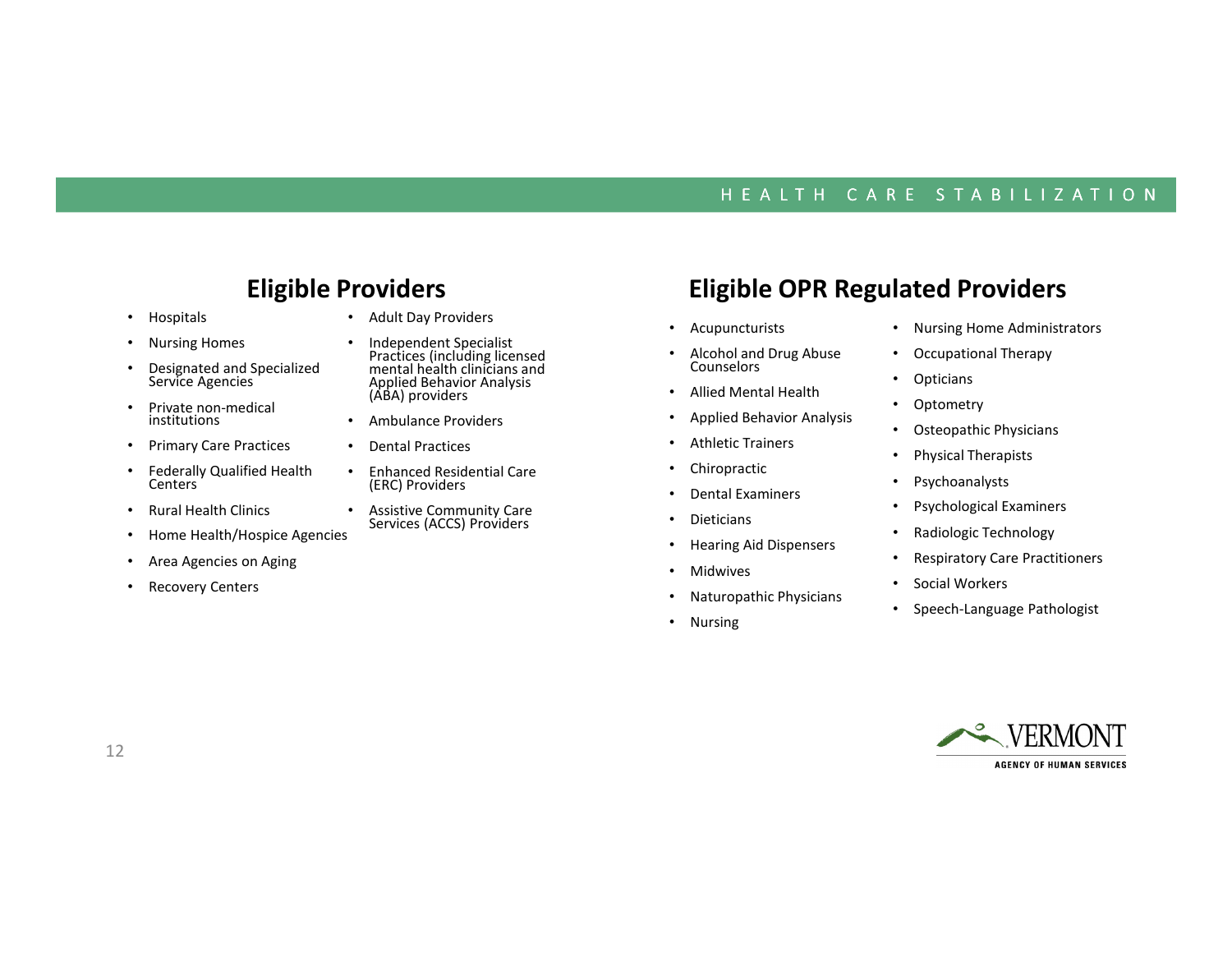## Award Calculation

- An applicant must have qualifying COVID-19-related revenue losses and/or eligible COVID-19- •related expenses that have not already been covered by another source to receive an award to demonstrate an unmet need that would result in a HCS grant award.
- $\bullet$  The HCS grant application calculates the award amount based on the application inputs (as verified by the supporting documentation) as follows:
	- $\bullet$  **Qualifying revenue losses + Eligible COVID-19-related expenses - Financial assistance received = AWARD Amount**

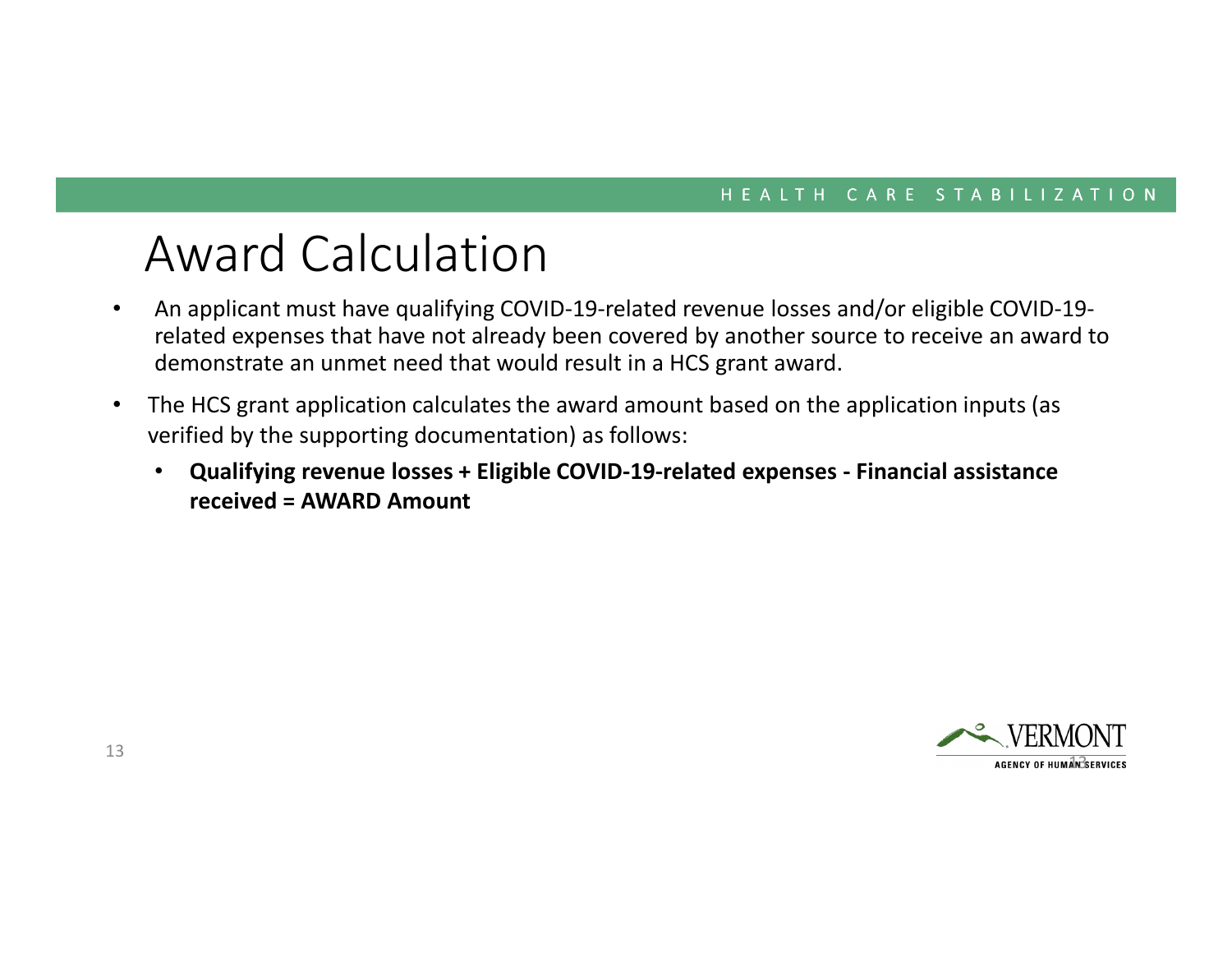## Applicant Validation

- During the review process, AHS will verify the following information $\bullet$ 
	- $\bullet$ Eligibility of the applicant (e.g., domiciled in Vermont, open before Feb 2020, etc.)
	- $\bullet$ W-9 accuracy
	- $\bullet$ ACO fixed payments and status of participation
	- • Economic Recovery Grants received from the State of Vermont (e.g., Round One HCS grant awards, ACCD grant award, etc.)
	- •Federal Funds received
	- •FEMA eligibility